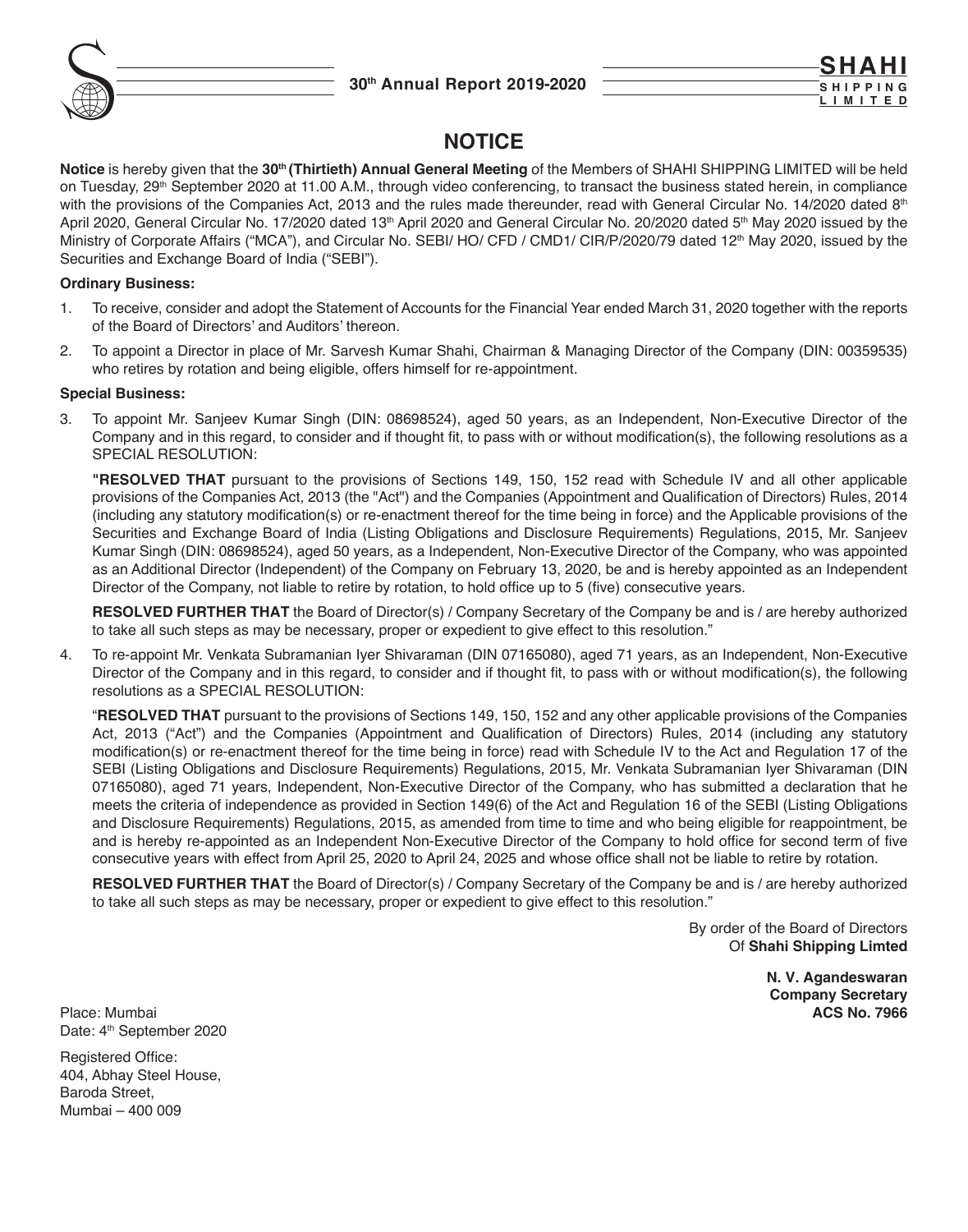

#### **Notes:**

- 1. The relevant explanatory statement pursuant to the provisions of Section 102(1) of the Companies Act, 2013, read with the relevant Rules made thereunder (the "Act"), setting out the material facts and reasons, in respect of Item Nos. 3 and 4 of this Notice, is annexed herewith.
- 2. In view of the prevailing lock down enforced across India, due to the outbreak of COVID-19 Pandemic and the restrictions imposed on gathering of people through social distancing norms, the Ministry of Corporate Affairs ("MCA") vide General Circular No. 14/ 2020 dated 8th April 2020, General Circular No. 17/2020 dated 13th April 2020 and General Circular No. 20/2020 dated 5<sup>th</sup> May 2020 and the Securities and Exchange Board of India vide Circular No. SEBI/ HO/ CFD / CMD1/ CIR/P/2020/79 dated 12<sup>th</sup> May 2020, ("the relevant Circulars"), has permitted companies to hold annual general meetings through Video Conferencing ("VC") or other audio visual means ("OAVM"), during the calendar year 2020. In compliance with the relevant Circulars and other applicable provisions of the Act, the 30<sup>th</sup> Annual General Meeting of the Members of the Company (the "AGM"), is being conducted through VC.
- 3. Pursuant to the provisions of the Companies Act, 2013, a Member entitled to attend and vote at the Annual General Meeting is entitled to appoint a proxy to attend and vote on his/her behalf and the proxy need not be a Member of the Company, however, since this AGM is being held pursuant to the MCA Circulars through VC/OAVM, physical attendance of Members has been dispensed with. Accordingly, the facility for appointment of proxies by the Members will not be available for the Annual General Meeting and hence the Proxy Form and Attendance Slip are not annexed to the Notice.

 Institutional/Corporate Shareholders (i.e. other than individuals/HUF, NRI, etc.) are required to send a scanned copy (PDF/ JPEG Format) of its Board Resolution or governing body Resolution /Authorisation etc., authorising its representative to attend the Annual General Meeting through VC / OAVM on its behalf and to vote through remote e-voting. The said Resolution / Authorization shall be sent to the Scrutinizer by email through their registered email address to compliance@sprscs.com with copies marked to the Company at shahishippingsecretarial@gmail.comand to its RTA at instameet@linkintime.co.in.

4. Registration of email ID and Bank Account details:

In case the shareholder's email ID is already registered with the Company/its Registrar & Share Transfer Agent "RTA"/ Depositories, the log in details for e-voting are being sent on the registered email address.

 In case the shareholder has not registered his/her/their email address with the Company/its RTA/Depositories and have not updated the Bank Account mandate for receipt of dividend, the following instructions to be followed:

 Kindly log in to the website of our RTA, Link Intime India Private Ltd., www.linkintime.co.in under Investor Services > Email/Bank detail Registration - fill in the details and upload there quired documents and submit. OR

i) *In the case of Shares held in Demat mode:*

 The shareholder may please contact the Depository Participant ("DP") and register thee mail address and bank account details in the demat account as per the process followed and advised by the DP.

- 5. The Notice of the Annual General Meeting along with the Annual Report for the financial year2019-20 is being sent only by electronic mode to those Members whose email addresses are registered with the Company / D epositories in accordance with the aforesaid MCA Circulars and circular issued by SEBI dated May 12, 2020. Members may note that the Notice of Annual General Meeting and Annual Report for the financial year 2019-20 will also be available on the Company's website www. shahilogistics.com websites of the Stock Exchanges BSE Limited at www.bseindia.com and website of RTA www.linkintime. co.in. Members can attend and participate in the Annual General Meeting through VC / OAVM facility only.
- 6. Members attending the meeting through VC / OAVM shall be counted for the purposes of reckoning the quorum under Section 103 of the Companies Act, 2013.
- 7. The Securities and Exchange Board of India (SEBI) has mandated the submission of Permanent Account Number (PAN) by every participant in securities market. Members holding shares in electronic form are therefore requested to submit the PAN to their Depository Participants with whom they are maintaining their Demat accounts. Members holding shares in physical form can submit their PAN details to the Registrar and Share Transfer Agent.

 Members who wish to inspect the Register of Directors and Key Managerial Personnel and their shareholding maintained under section 170 of Companies Act, 2013 and Register of Contracts or arrangements in which directors are interested maintained under section 189 of the Companies Act, 2013 and relevant documents referred to in this Notice of AGM and explanatory statement on the date of AGM in electronic mode can send an email to shahishippingsecretarial@gmail.com.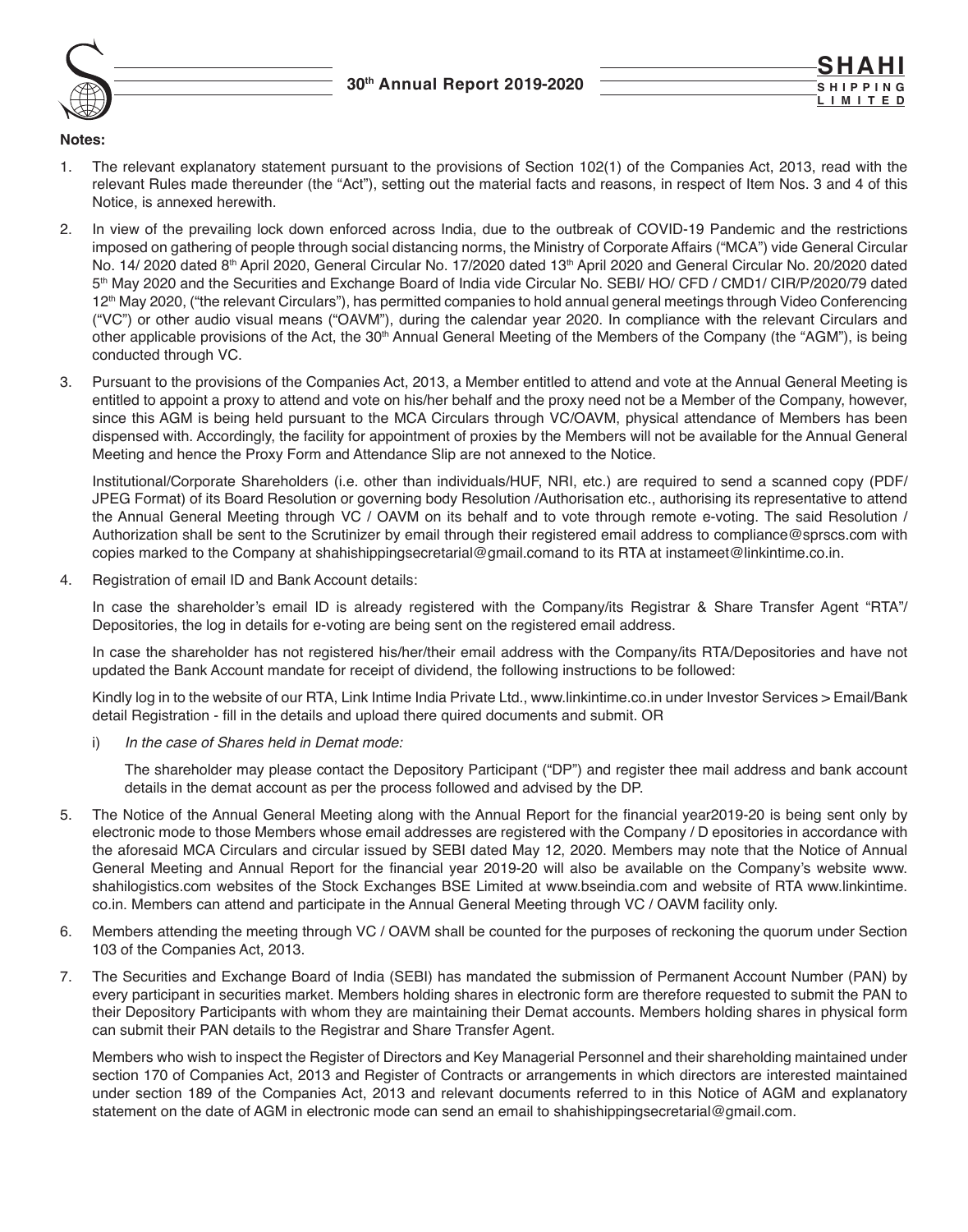

8. Members of the Company holding shares either in physical form or in Dematerialised forms as on cut-off date i.e. Tuesday, 22<sup>nd</sup> September 2020 will be entitled to vote on the resolutions proposed in the Notice.

**SHAHI S H I P P I N G LIMITED**

- 9. Members are requested to quote their Folio No. or DP ID/ Client ID, in case shares are in physical/ dematerialized form, as the case may be, in all correspondence with the Company / Registrar and Share Transfer Agent.
- 10. The Register of Members and Share Transfer Books of the Company will remain closed from Wednesday, 23<sup>rd</sup> September 2020 to Tuesday, 29<sup>th</sup> September, 2020 (both days inclusive) in terms of the provisionsof Section 91 of the Companies Act, 2013.

Instructions for e-voting and joining the Annual General Meeting are as follows:

## 11. **INFORMATION AND OTHER INSTRUCTIONS RELATING TO E-VOTING AREAS UNDER:**

- a) Pursuant to the provisions of Section 108 of the Companies Act, 2013 read with Rule 20 of the Companies (Management and Administration) Rules, 2014 (as amended) and Regulation 44 of SEBI (Listing Obligations & Disclosure Requirements) Regulations 2015 (as amended), the Company is providing facility of remote e-voting to its Members in respect of the business to be transacted at the AGM. The Company has engaged the services of Link In time India Private Limited as the Agency to provide e-voting facility for voting through remote e- Voting, for participation in the 30<sup>th</sup> AGM through VC/OAVM Facility and e-Voting during the 30<sup>th</sup> AGM.
- b) The Board of Directors of the Company has appointed CS Sanjay Parab, partner of M/s. SPRS & Co., Company Secretaries as the Scrutinizer, to scrutinize the e-voting and remote e-voting process in a fair and transparent manner and he has communicated his willingness to be appointed and will be available for same purpose.
- c) Voting rights shall be reckoned on the paid-up value of shares registered in the name of the member / beneficial owner (in case of electronic shareholding) as on the cut-off date i.e. Tuesday,  $22<sup>nd</sup>$  September 2020.

The voting period begins on Saturday, 26<sup>th</sup> September, 2020 at 09.00 a.m. (IST) and ends on Monday, 28<sup>th</sup> September 2020 at 5.00 p.m. (IST). The E-Voting module shall be disabled by Link In time India Private Limited for voting thereafter. A person, whose name is recorded in the register of members or in the register of beneficial owners maintained by the depositories as on the cut-off date, i.e. Tuesday, 22nd September, 2020 only shall be entitled to cast their vote either through remote e-voting or through E voting at the AGM.

## **Log-in to e-Voting website of Link Intime India Private Limited (LIIPL):**

Visit the e-voting system of LIIPL. Open web browser by typing the following URL: https://instavote.linkintime.co.in.

- i) Click on "Login" tab, available under 'Shareholders' section.
- ii) Enter your User ID, password and image verification code (CAPTCHA) as shown on the screen and click on "SUBMIT".
- iii) Your User ID details are given below:
	- a) **Shareholders holding shares in demat account with NSDL**: Your User ID is 8 Character DP ID followed by 8 Digit Client ID
	- b) **Shareholders holding shares in demat account with CDSL**: Your User ID is 16 Digit Beneficiary ID
	- c) **Shareholders holding shares in Physical Form (i.e. Share Certificate):** Your User ID is Event No + Folio Number registered with the Company.
- iv) Your Password details are given below:

If you are using e-Voting system of LIIPL: https://instavote.linkintime.co.in for the first time or if you are holding shares in physical form, you need to follow the steps given below: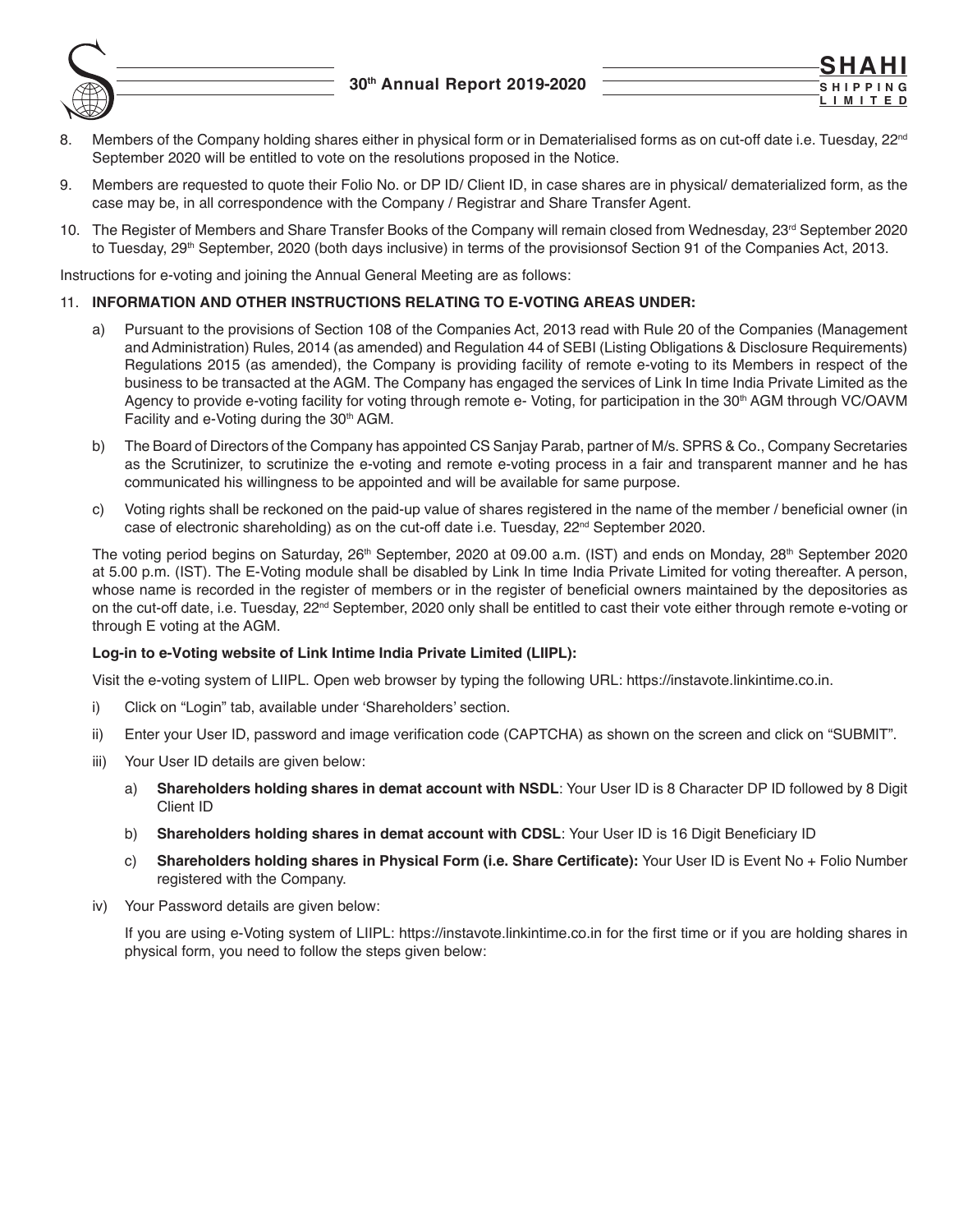

**SHAHI S H I P P I N G LIMITED**

 Click on "Sign Up" tab available under 'Shareholders' section register your details and set the password of your choice and confirm (The password should contain minimum 8 characters, at least one special character, at least one numeral, at least one alphabet and atleast one capital letter).

|            | For Shareholders holding shares in Demat Form or Physical Form                                                                                                                                                                                                                                                                                                |
|------------|---------------------------------------------------------------------------------------------------------------------------------------------------------------------------------------------------------------------------------------------------------------------------------------------------------------------------------------------------------------|
| <b>PAN</b> | Enter your 10 digit alpha-numeric PAN issued by Income Tax Department (applicable for both demat)<br>shareholders as well as physical shareholders).<br>Members who have not updated their PAN with depository Participant or in the company record are<br>requested to use the sequence numberwhich is printed on Ballot Form / Attendance Slip indicated in |
|            | the PAN Field.                                                                                                                                                                                                                                                                                                                                                |
| DOB / DOI  | Enter the DOB (Date of Birth)/ DOI as recorded with depository participant or in the company record for                                                                                                                                                                                                                                                       |
|            | the said demat account or folio number in dd/mm/yyyy format.                                                                                                                                                                                                                                                                                                  |
| Bank       | Enter the Bank Account number (Last Four Digits) as recorded in your demat account or in the company                                                                                                                                                                                                                                                          |
| Account    | records for the said demat account or folio number.                                                                                                                                                                                                                                                                                                           |
| Number     | Please enter the DOB/DOI or Bank Account number in order toregister. If the above-mentioned details<br>are not recorded with the depository participants or company, please enter Folio number in the Bank<br>Account number field as mentioned in instruction (IV-c).                                                                                        |

 If you are holding shares in demat form and had registered on to e-Voting system of LIIPL: https://instavote.linkintime.co.in, and/or voted on an earlier voting of any company then you can use your existingpassword to login.

#### **If Shareholders holding shares in Demat Form or Physical Form have forgotten password:**

Enter User ID, select Mode and Enter Image Verification code (CAPTCHA). Click on "SUBMIT".

 Incase shareholder is having valid email address; Password will be sent to the shareholders registered email address. Else, shareholder can set the password of his/her choice by providing the information aboutthe particulars of the Security Question & Answer, PAN, DOB/ DOI, Dividend Bank Details etc. and confirm. (The password should contain minimum 8 characters, at least one special character, at least one numeral, at least one alphabet and at least one capital letter).

 **NOTE:** The password is to be used by demat shareholders for voting on the resolutions placed by the company, in which they are a shareholder and eligible to vote.

 For shareholders holding shares in physical form, the details can be used only for voting on the resolutions contained in this Notice.

 It is strongly recommended not to share your password with any other person and take utmost care to keep your password confidential.

#### **Cast your vote electronically:**

- v) After successful login, you will be able to see the notification for e-voting on the home page of INSTA Vote. Select/ View "Event No" of the company, you choose to vote.
- vi) On the voting page, you will see "Resolution Description" and against the same the option"Favour/ Against" for voting.

Cast your vote by selecting appropriate option i.e. Favour/Against as desired.

 Enter the number of shares (which represents no. of votes) as on the cut-off date under 'Favour/Against'. You may also choose the option 'Abstain' and the shares held will not be counted under 'Favour/Against'.

- vii) If you wish to view the entire Resolution details, click on the 'View Resolutions' File Link.
- viii) After selecting the appropriate option i.e. Favor/Against as desired and you have decided to vote, click on "SUBMIT". A confirmation box will be displayed. If you wish to confirm your vote, click on "YES", else to change your vote, click on "NO" and accordingly modify your vote.
- ix) Once you confirm your vote on the resolution, you will not be allowed to modify or change your vote subsequently.
- x) You can also take the printout of the votes cast by you by clicking on "Print" option on the Voting page.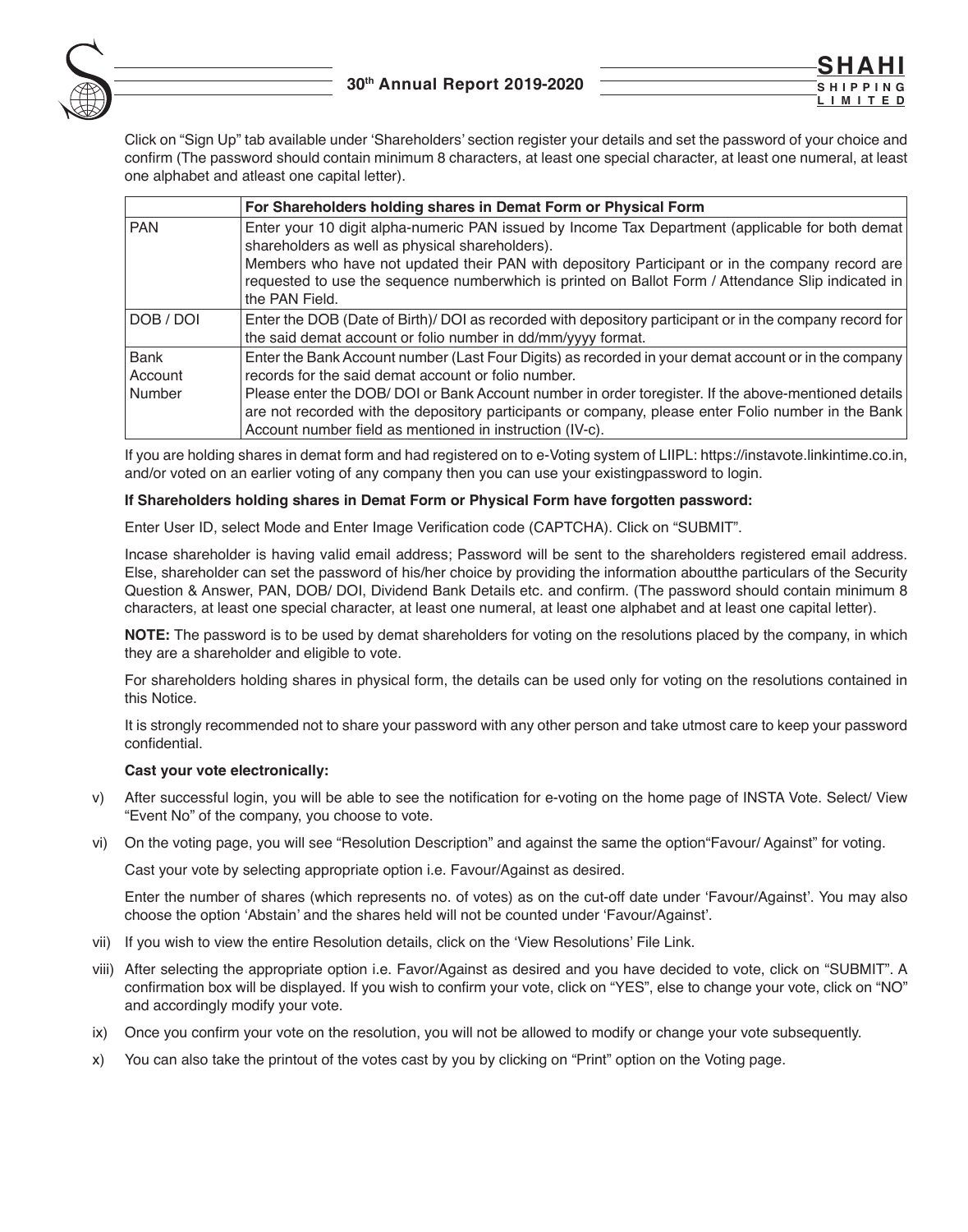

### **General Guidelines for shareholders:**

• Institutional shareholders (i.e. other than Individuals, HUF, NRI etc.) and Custodian are required to log on to e-Voting system of LIIPL: https://instavote.linkintime.co.in and register themselves as 'Custodian / Mutual Fund / Corporate Body'.

They are also required to upload a scanned certified true copy of the board resolution /authority letter/power of attorney etc. together with attested specimen signature of the duly authorised representative(s) in PDF format in the 'Custodian / Mutual Fund / Corporate Body' login for the Scrutinizer to verify the same.

- During the voting period, shareholders can login any number of time till they have voted on the resolution(s) for a particular "Event".
- Shareholders holding multiple folios/demat account shall choose the voting process separately for each of the folios/demat account.
- In case the shareholders have any queries or issues regarding e-voting, please refer the Frequently Asked Questions ("FAQs") and Instavote e-Voting manual available at https://instavote.linkintime.co.in under Help section or write an email to enotices@linkintime.co.in or Call on :- Tel : 022 - 49186000.

 Any person, who acquires shares of the Company and become member of the Companyafter sending the Notice of AGM through electronic mode and holding shares as on the cutoff date, may obtain the login ID and password by sending a request at helpdesk.enotices@linkintime.co.in.

- The Scrutinizer shall after the conclusion of e-Voting at the AGM, first download the votes cast at the AGM and thereafter unblock the votes cast through remote e-Voting and shall make a consolidated scrutinizer's report of the total votes cast in favour or against, invalid votes, if any, and whether the resolution has been carried or not, and such Report shall then be sent to the Chairman or a person authorized by him, within 48 (forty eight) hours from the conclusion of the AGM, who shall then countersign and declare the result of the voting forthwith.
- The Results declared along with the report of the Scrutinizer shall be placed on the websiteof the Company www. shahilogistics.com after the declaration of result by the Chairman or a person authorized by him in writing. The results shall also be forwarded to the BSE Limited and the service provider Linkintime India Limited.

## **Instructions for Shareholders/Members to Attend the Annual General Meeting throughInstaMeet:**

- 1. Shareholders/Members are entitled to attend the Annual General Meeting through VC/OAVM provided by Link Intime by following the below mentioned process. Facility for joining the Annual General Meeting through VC/OAVM shall open 15 minutes before the time scheduled for the Annual General Meeting and will be available to the Members on first come first serve basis.
- 2. Shareholders/Members are requested to participate on first come first serve basis as participation through VC/OAVM is limited and will be closed on expiry of 15 (fifteen) minutes from the scheduled time of the Annual General Meeting. Shareholders/ Members with >2% shareholding, Promoters, Institutional Investors, Directors, KMPs, Chairpersons of Audit Committee, Nomination and Remuneration Committee, Stakeholders Relationship Committee and Auditors, Scrutinizer etc. may be allowed to the meeting without restrictions of first-come-first serve basis. Members can log in and join 15 (fifteen) minutes prior to the schedule time of the meeting and window for joining shall be kept open till the expiry of 15 (fifteen) minutes after the schedule time. Participation is restricted upto 1000 members only.
- 3. Shareholders/ Members will be provided with InstaMeet facility wherein Shareholders/ Member shallregister their details and attend the Annual General Meeting as under:
	- i) Open the internet browser and launch the URL for InstaMeet<<https://instameet.linkintime.co.in>>and register with your following details:
		- a) DP ID / Client ID or Beneficiary ID or Folio No.: Enter your 16 digit DP ID / Client ID orBeneficiary ID or Folio Number registered with the Company.
		- b) PAN: Enter your 10-digit Permanent Account Number (PAN)
		- c) Mobile No.
		- d) E Mail ID
	- ii) Click "Go to Meeting".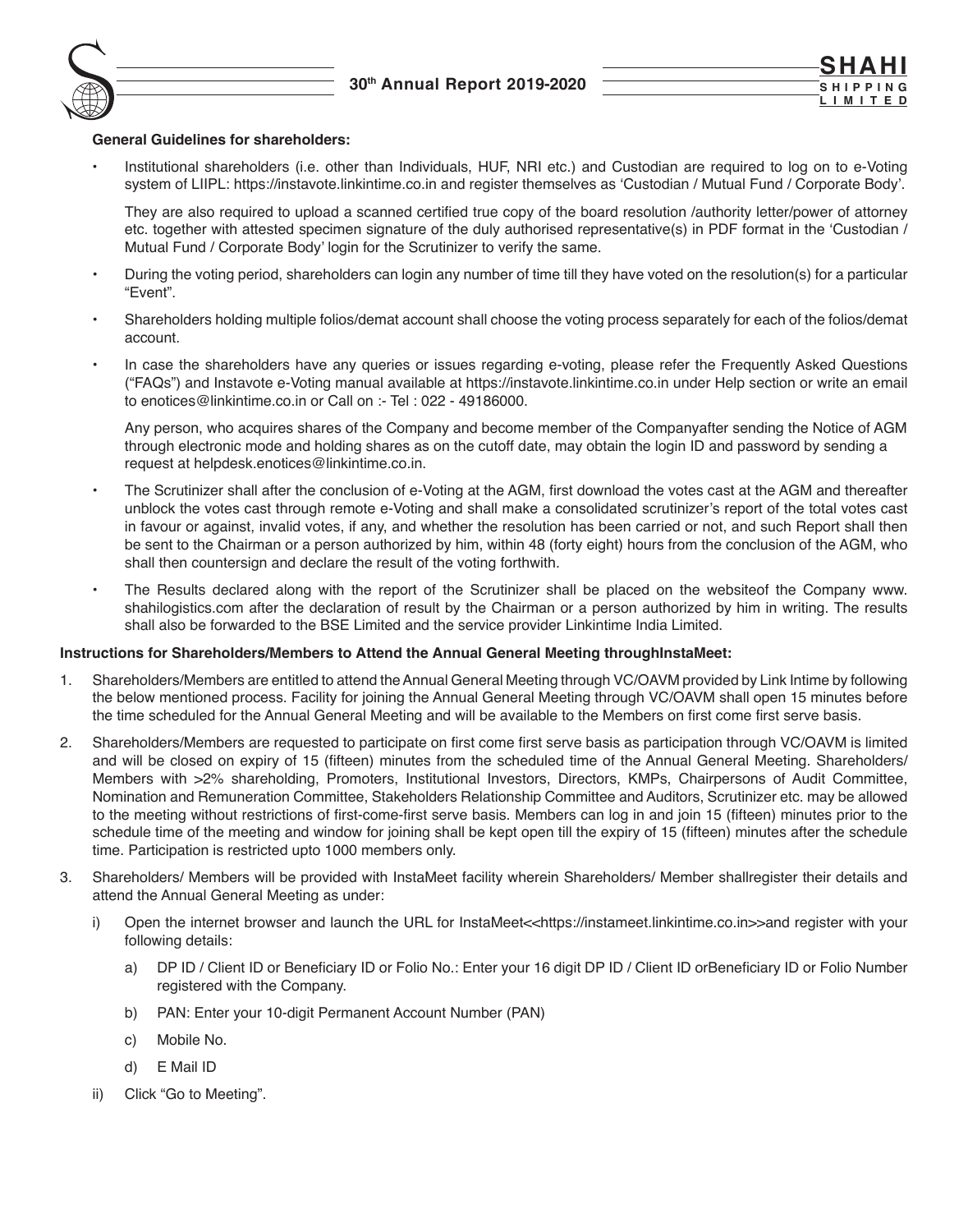



Note:

 Shareholders/ Members are encouraged to join the Meeting through Tablets / Laptops connected through broadband for better experience.

 Shareholders/ Members are required to use Internet with a good speed (preferably 2 MBPS download stream) to avoid any disturbance during the meeting.

 Please note that Shareholders/Members connecting from Mobile Devices or Tablets or through Laptops connecting via Mobile Hotspot may experience Audio/Visual loss due to fluctuation in their network. Itis therefore recommended to use stable Wi-Fi or LAN connection to mitigate any kind of aforesaid glitches.

 In case the shareholders/members have any queries or issues regarding e-voting, you can write an emailto instameet@ linkintime.co.inor Call on: - Tel : ( 022-49186175 ).

## **Instructions for Shareholders/Members to register themselves as Speakers during Annual General Meeting:**

 Shareholders/ Members who would like to express their views/ask questions during the meeting mayregister themselves as a speaker by sending their request mentioning their name, demat account number/folio number, PAN, email id, mobile number at shahishippingsecretarial@gmail.com from Monday, 21<sup>st</sup> September 2020(9.00 amIST) to Friday, 25<sup>th</sup> September 2020(5.00 pm IST). Those shareholders/members who have registered themselves as a speaker will only be allowed to express their views/ask questions during the meeting. The Companyreserves the right to restrict the number of speakers depending on the availability of time for the Annual General Meeting.

 Note: Shareholders/ Members may use camera and are required to use Internet with a good speed(preferably 2 MBPS download stream) to avoid any disturbance during the meeting.

## **Instructions for Shareholders/Members to Vote during the Annual General Meeting through InstaMeet:**

 Once the electronic voting is activated by the scrutinizer during the meeting, shareholders/ members who have not exercised their vote through the remote e-voting can cast the vote as under:

- i) On the Shareholders VC page, click on the link for e-Voting "Cast your vote".
- ii) Enter Demat Account No. / Folio No. and OTP (received on the registered mobile number/ registerede mail Id) received during registration for InstaMeet and click on 'Submit'.
- iii) After successful login, you will see "Resolution Description" and against the same the option"Favour/ Against" for voting.
- iv) Cast your vote by selecting appropriate option i.e. "Favour/Against" as desired. Enter the number of shares (which represents no. of votes) as on the cut-off date under 'Favour/Against'.
- v) After selecting the appropriate option i.e. Favour/Against as desired and you have decided to vote,click on "Save". A confirmation box will be displayed. If you wish to confirm your vote, click on"Confirm", else to change your vote, click on "Back" and accordingly modify your vote.
- vi) Once you confirm your vote on the resolution, you will not be allowed to modify or change yourvote subsequently.

 Note: Shareholders/ Members, who will be present in the Annual General Meeting through Insta Meetfacility and have not casted their vote on the Resolutions through remote e-Voting and are otherwise not barred from doing so, shall be eligible to vote through e-Voting facility during the meeting.

 Shareholders/ Members who have voted through Remote e-Voting prior to the Annual General Meeting will be eligible to attend/participate in the Annual General Meeting through InstaMeet. However, they will not be eligible to vote again during the meeting.

 In case the shareholders/members have any queries or issues regarding e-voting, you can write an email to instameet@ linkintime.co.in or Call on: - Tel: (022-49186175).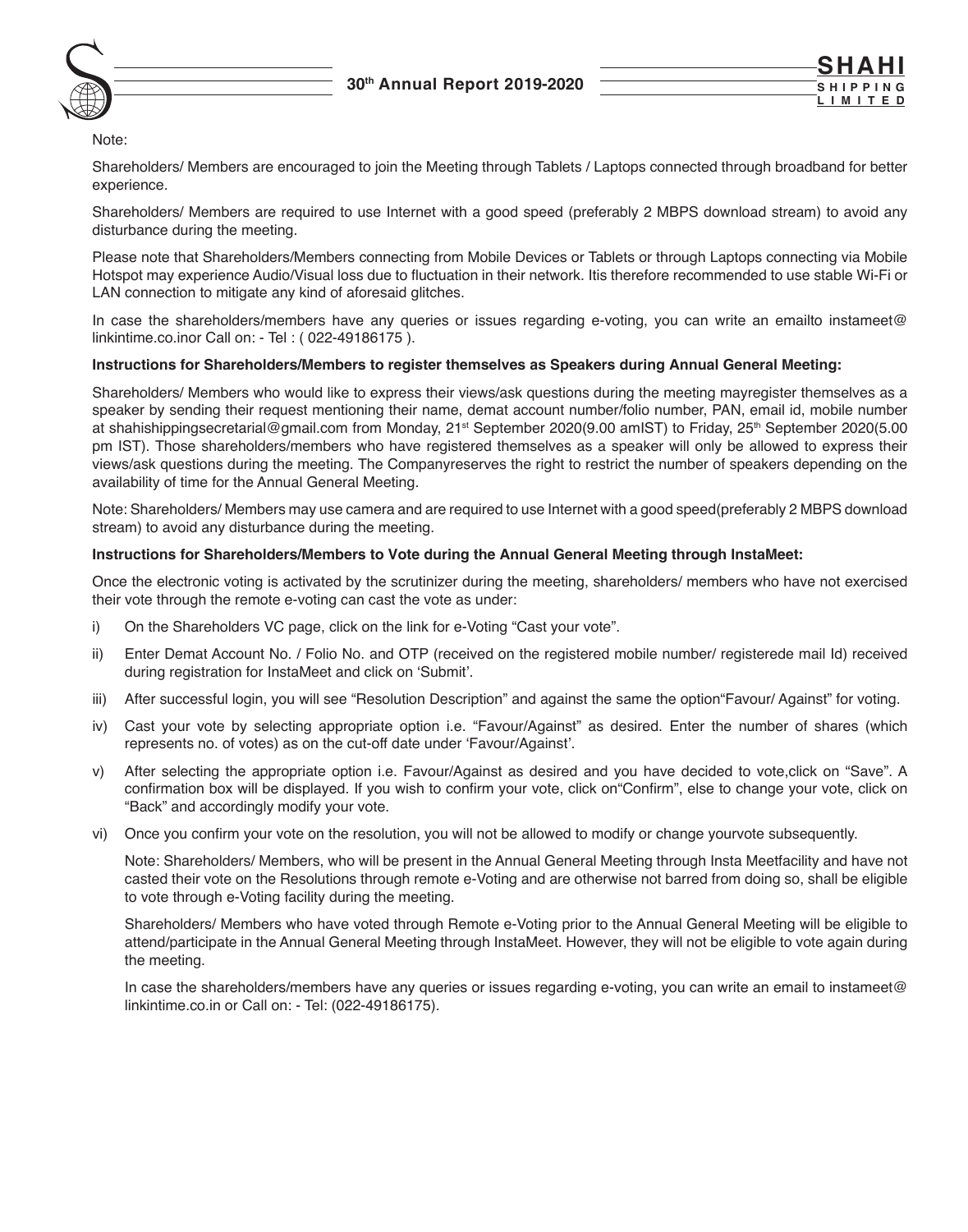12. Members may contact the Company or RTA for conveying grievances, if any, relating to the conduct of the AGM, at the following address:

Shahi Shipping Limited 404, Abhay Steel House, Baroda Street, Mumbai - 400 009 Link Intime India Private Limited C – 101, 247 Park, L.B.S. Marg, Vikhroli (W), Mumbai - 400083

> By order of the Board of Directors Of **Shahi Shipping Limted**

> > **N. V. Agandeswaran Company Secretary**

**SHAHI S H I P P I N G LIMITED**

Place: Mumbai **ACS No. 7966** Date: 4<sup>th</sup> September 2020

Registered Office: 404, Abhay Steel House, Baroda Street, Mumbai – 400 009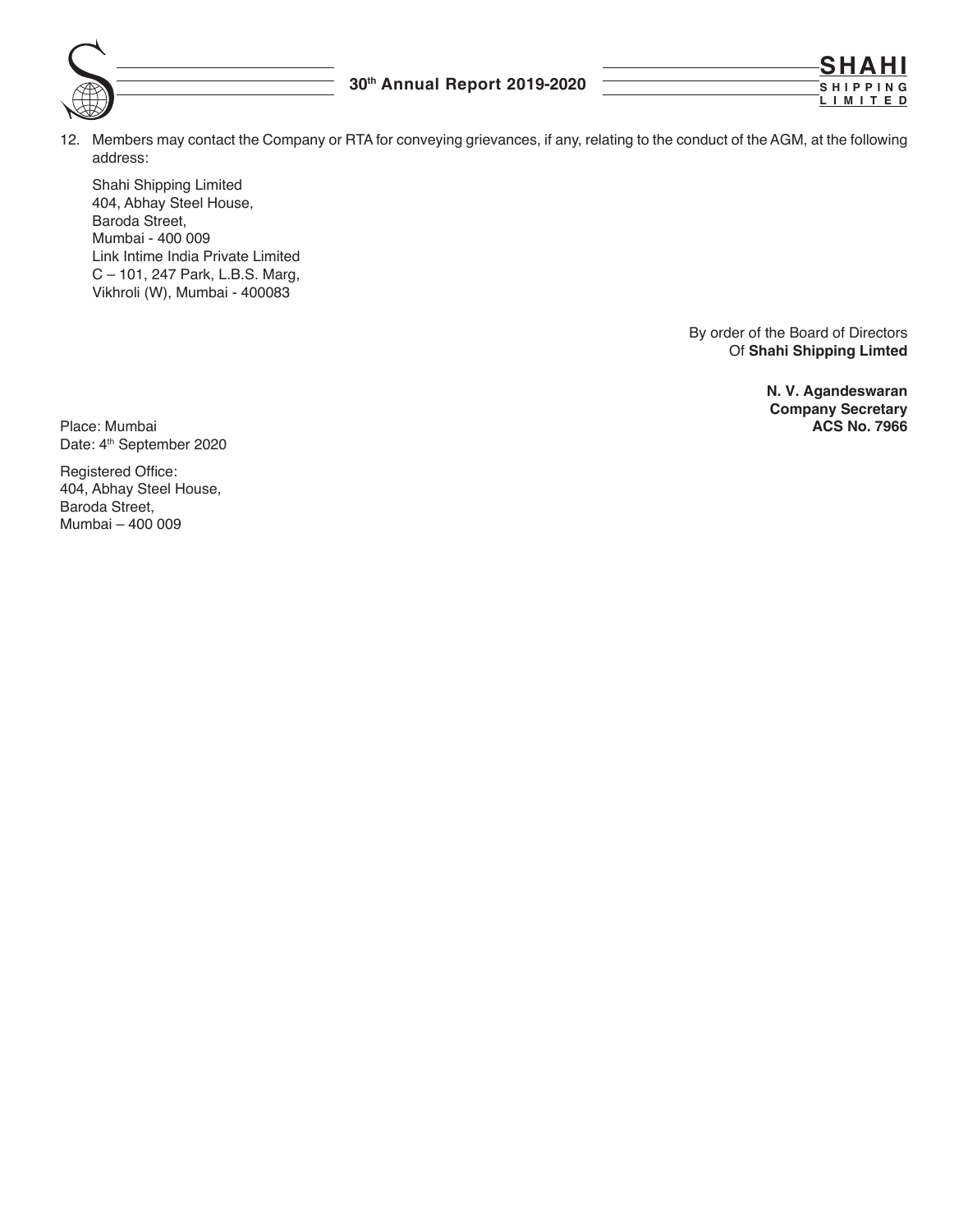

## **Explanatory Statement pursuant to Section 102(2) of the Companies Act, 2013**

**Item No: 3**

Mr. Sanjeev Kumar Singh (DIN: 08698524) was appointed as an Additional Independent Director by the Board of Directors of the Company at its meeting held on February 13, 2020, pursuant to the recommendation of the Nomination and Remuneration Committee, to hold office upto the date of ensuring Annual General Meeting of the Company in terms of Section 161 of the Companies Act 2013.

The Company has duly received the declaration of independence from Mr. Sanjeev Kumar Singh that he meets criteria of Independence as prescribed under Section 149(6) of the Companies Act 2013 and relevant provisions of the Securities and Exchange Board of India (Listing Obligations and Disclosure Requirements) Regulations, 2015.

In the opinion of the Board, Mr. Sanjeev Kumar Singh (DIN: 08698524) fulfills the conditions specified in the Companies Act 2013 for his appointment. In light of the above, and considering the vast expertise and experience as specified below, the Board recommends passing a Special Resolution as set out in Item No. 3 for appointment of Mr. Sanjeev Kumar Singh as an Independent Director of the Company for a term of five consecutive years. Mr. Sanjeev Kumar Singh and his relatives, if any, may deemed to be interested in the resolution set out respectively at item No. 3 of this Notice, to the extent of their shareholding interest, if any, in the Company. Save and except the above, none of the other Directors / Key Managerial Personnel of the Company are, in any way, concerned or interested, financially or otherwise, in the resolution set out at Item No. 3 of the Notice.

| Name of the Director                                                                                   | Sanjeev Kumar Singh                                                                                                                                                                                                                                                                                                                                                                                          |
|--------------------------------------------------------------------------------------------------------|--------------------------------------------------------------------------------------------------------------------------------------------------------------------------------------------------------------------------------------------------------------------------------------------------------------------------------------------------------------------------------------------------------------|
| Directors' Identification Number                                                                       | 08698524                                                                                                                                                                                                                                                                                                                                                                                                     |
| Date of Birth                                                                                          | 27th July, 1970                                                                                                                                                                                                                                                                                                                                                                                              |
| Age                                                                                                    | 50                                                                                                                                                                                                                                                                                                                                                                                                           |
| Date of joining the Board                                                                              | February 13, 2020                                                                                                                                                                                                                                                                                                                                                                                            |
| Qualification                                                                                          | <b>MBA</b>                                                                                                                                                                                                                                                                                                                                                                                                   |
| Profile of the Director                                                                                | Dynamic Manager with more than 15 years of professional exposure in Operations &<br>Business Management with innovative style of managing corporate through expertise<br>in business management. He has handled business of shipping Company in the<br>past. He has track record in a seasoned professional specialized in Operations, Fleet<br>Management, Logistic Management and production/ Maintenance. |
| <b>Past Remuneration</b>                                                                               | <b>NA</b>                                                                                                                                                                                                                                                                                                                                                                                                    |
| Remuneration proposed                                                                                  | Sitting Fees of Rs. 7000 per meeting (Board and Committees)                                                                                                                                                                                                                                                                                                                                                  |
| No. of Board Meetings attended during NA<br>the financial year 2019-20                                 |                                                                                                                                                                                                                                                                                                                                                                                                              |
| Shareholding as on 31.03.2020                                                                          | <b>NIL</b>                                                                                                                                                                                                                                                                                                                                                                                                   |
| Directorship<br>Companies   NA<br>in<br>other<br>(excluding<br>Private<br>Foreign<br>and<br>Companies) |                                                                                                                                                                                                                                                                                                                                                                                                              |
| Committee   NA<br><b>Directorships</b><br>and<br>memberships in other companies                        |                                                                                                                                                                                                                                                                                                                                                                                                              |
| Relationships / Pecuniary relationship NA<br>between Directors interested                              |                                                                                                                                                                                                                                                                                                                                                                                                              |

## **Item No.4**

Mr. Venkata Subramanian Iyer Shivaraman (DIN: 07165080), was appointed as an Independent Director of the Company for a term of Five years with effect from April 25, 2015. Mr. Venkata Subramanian Iyer Shivaraman, completed his initial term of 5 years on April 24, 2020 and he, being eligible for re-appointment, has offered his candidature for re-appointment as an Independent Director of the Company for further term of five years with effect from April 25, 2020. The Board, pursuant to the recommendation of Nomination and Remuneration Committee, at its meeting held on February 13, 2020 approved the appointment of Mr. Venkata Subramanian Iyer Shivaraman, as an Additional (Independent) Director of the Company w.e.f. April 25, 2020.

In the opinion of the Board and considering the vast professional expertise and experience in varied business segments, Mr. Venkata Subramanian Iyer Shivaraman fulfills the conditions for his appointment as an Independent Director as specified in the Companies Act, 2013 read with the relevant provisions of the Securities and Exchange Board of India (Listing Obligations and Disclosure Requirements) Regulations, 2015.